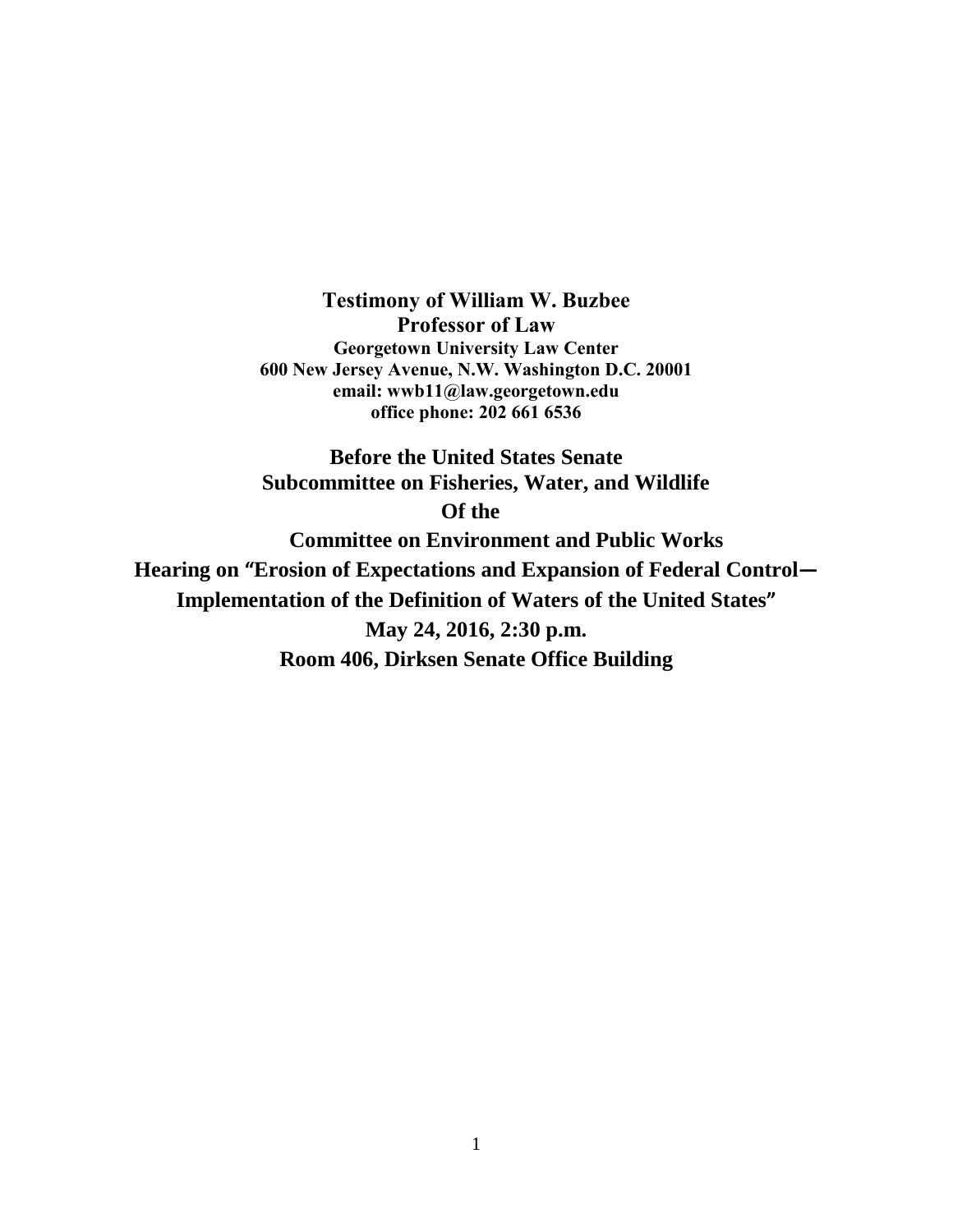My name is William Buzbee. I am a Professor of Law at Georgetown University Law Center. I am also a member-scholar of the not-for-profit regulatory policy think-tank the Center for Progressive Reform.

I am pleased to accept this Committee's invitation to testify regarding your hearing subject, entitled "Erosion of Exemptions and Expansion of Federal Control—Implementation of the Definition of Waters of the United States." I will focus in my testimony on the finalized "waters of the United States" regulations (hereinafter the "Clean Water Rule") published in the Federal Register by the Army Corps of Engineers (the Army Corps) and the United States Environmental Protection Agency (EPA) in the Federal Register on June 29, 2015, at 80 Federal Register 37,054.

As a professor asked to testify due to my expertise, not as a partisan or representative of any organization, I will seek to provide context leading to these regulations, comment on the choices made by EPA and the Army Corps, and assess the legality and logic of the Rule. Given the hearing's title and my review of some recent related past hearings and claims about the legality and substance of this rule, I will especially focus upon claims of regulatory overreach and expansion. As I state below in more detail, I believe that these claims are legally and factually erroneous, misunderstanding the regulatory background and Supreme Court decisions, omitting key elements of the actual Clean Water Rule, and mistakenly claiming limitless regulatory overreach under a statute and regulation that actually now protects less and provides more clarity than under the law as it stood during the term of President Ronald Reagan.

### *My background and past involvement with the "waters of the United States" question:*

This is not my first involvement with the question of what are protected as "waters of the United States" under the CWA. I have been involved in past related Supreme Court litigation and legislative hearings.

As a result of my work on environmental law and federalism, I served as co-counsel for an unusual bipartisan amicus brief filed in the *Rapanos* case*.* This brief was filed on behalf of a bipartisan group of four former Administrators of the United States Environmental Protection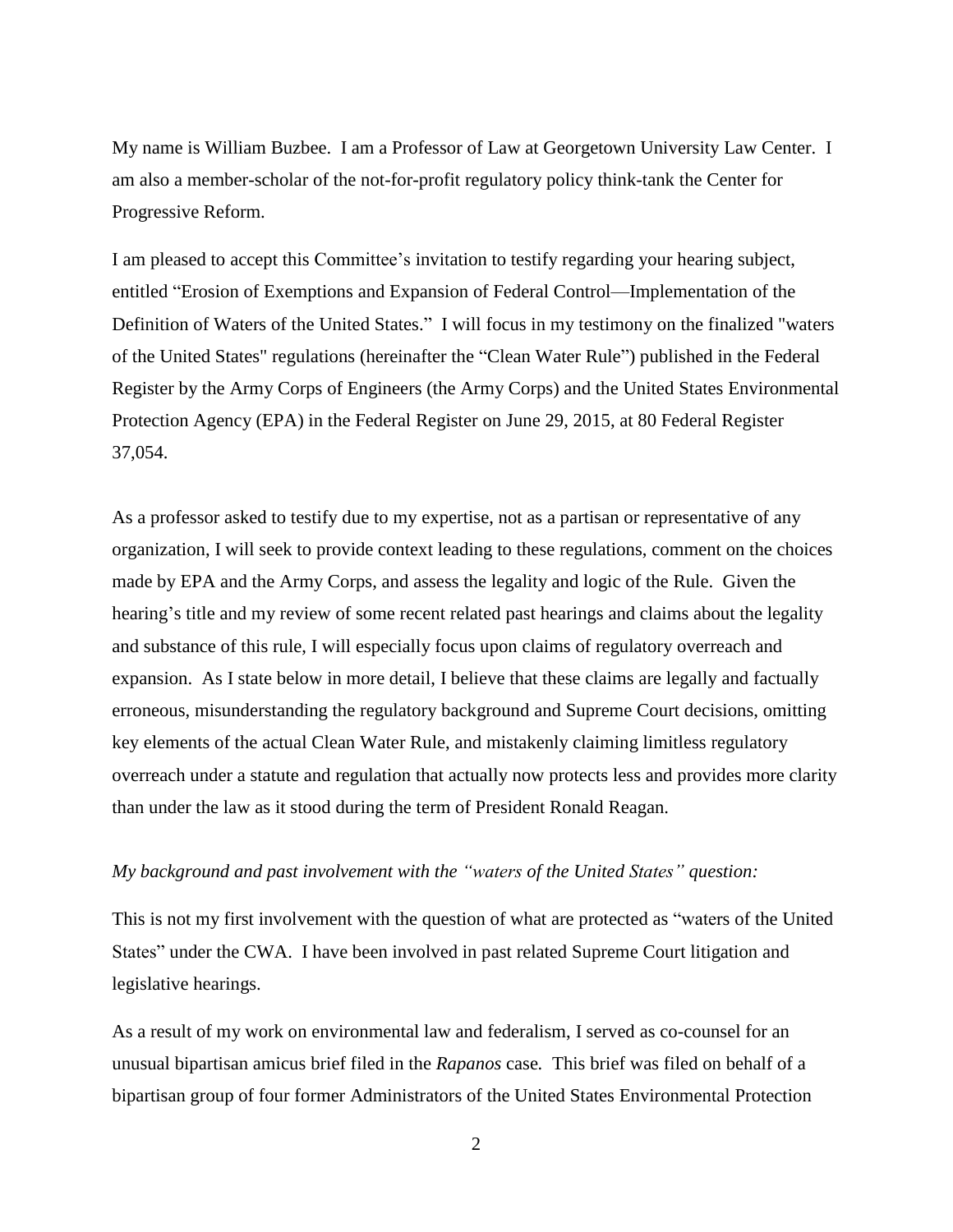Agency (EPA). Those former US EPA Administrators had served under Presidents Nixon, Ford, Carter, the first President Bush, and President Clinton. Despite their different party backgrounds and years of service, all four agreed on the importance of retaining longstanding regulations protecting America's waters. This bipartisan EPA Administrators' brief was also aligned in *Rapanos* with the George W. Bush Administration's arguments before the Supreme Court, several dozen states, many local governments, and an array of environmental groups as well as hunting and fishing interests.

This substantial, bipartisan coalition, including the Bush Administration, all asked the Supreme Court to uphold longstanding regulatory and statutory interpretations regarding what is protected as "waters of the United States," emphasizing the centrality of the "waters" determination to all of the Clean Water Act. After all, although this question of what are protected "waters" is often discussed with a focus on wetlands and tributaries and especially dredging and filling restrictions long set by Section 404 of the Clean Water Act, the "waters" issue is the key jurisdictional hook for virtually all of the Clean Water Act. This includes, among other things, direct pollution industrial discharges under Section 402 of the Clean Water Act and its National Pollutant Discharge Elimination System (NPDES) program, as well as oil spill and water quality components of the Act.

Since the Court's splintered and confusing ruling in *Rapanos,* I testified in House and Senate hearings on implications, potential fixes, and regulatory responses in 2006, 2007, 2008, 2014 and 2015. I have continued to follow developments regarding this rule and body of law.

Earlier in my legal career, I counseled industry, municipalities, governmental authorities, states and environmental groups about environmental law, pollution control, and land use issues under all of the major federal environmental laws, as well as state and local laws. As a scholar, I have written extensively about related issues, with a special focus in recent years on regulatory federalism, especially environmental laws and their frequent reliance on overlapping federal, state and local environmental roles. I have published books with Cornell and Cambridge University Presses, and Wolters Kluwer/Aspen. My publications have appeared in *Stanford Law Review, Cornell Law Review, NYU Law Review, Michigan Law Review, University of Pennsylvania Law Review, Harvard Environmental Law Review,* and in an array of other journals and books. In addition to teaching at Georgetown, I previously taught at Emory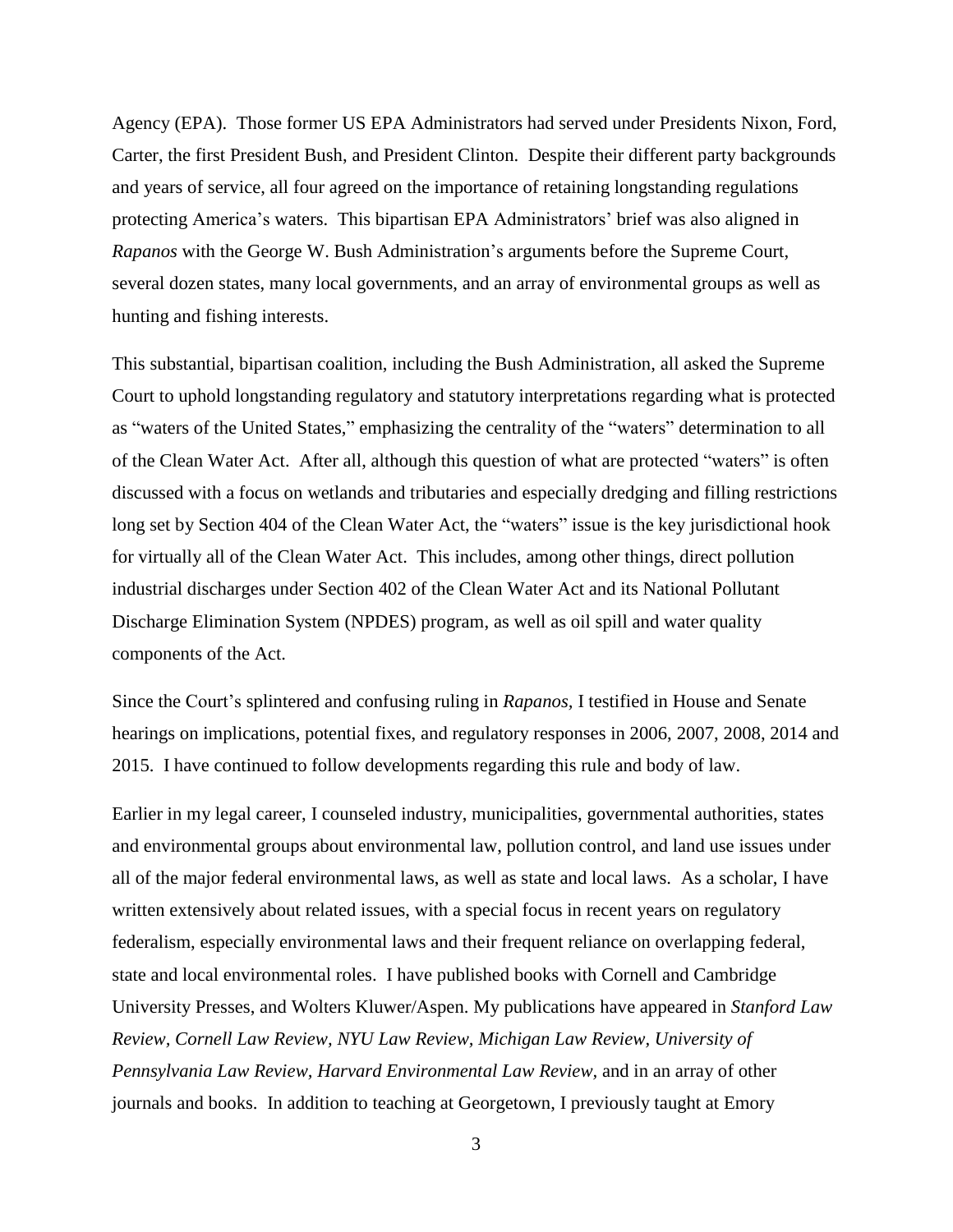University and have been a visiting professor at Columbia, Cornell, Georgetown and Illinois Law Schools and taught and lectured in Europe and Asia.

#### *My testimony, in brief:*

The Clean Water Rule and the massive accompanying science report referenced and summarized in the Federal Register and now generally known as the "Connectivity Report" are an attempt to reduce uncertainties created by three Supreme Court decisions bearing on what sorts of "waters" can be federally protected under the Clean Water Act. Furthermore, the Clean Water Rule and Connectivity Report are directly responsive to the pleas and rulings of a majority of US Supreme Court justices. Far from being illegal, they are directly responsive to Supreme Court law and well grounded in peer-reviewed science and the long enduring Clean Water Act.

I will make six main points in this testimony:

First, I will explain very briefly how the question of what "waters" are protected matters not just for wetlands and tributary protections, but for industrial discharges of pollution. Furthermore, the various types of waters protected perform many functions of importance to businesses and governments at all levels. Business, health, recreational, and environmental interests are all at stake. And America's fisheries—a focus of this Committee---are hugely dependent on protection of rivers, tributaries, wetlands, and the sorts of waters and related ecological and economic functions addressed by the final Clean Water Rule. Business interests are undoubtedly on both sides of this issue, but hunting, fishing, boating, recreation, and tourism-linked businesses are especially dependent on protection of America's waters. And because pollution and filling of America's waters threaten low cost but high value wetlands functions and waters used for agricultural purposes and for drinking water, and also water quality in drought prone areas, the despoiling or filling of America's waters would be immensely costly in terms of resulting harms. In addition, state and local governments are also on both sides of this issue. Degraded water quality can lead to costly obligations for state and local governments.

Of great importance, legislators and other critics make both a scientific and legal error when they assume that periodically dry areas cannot be worth protecting as a water of the United States. No majority of the Supreme Court has ever so held, and the science contradicts this view. After all, much of the United States is often dry if not suffering from drought; when waters do flow, those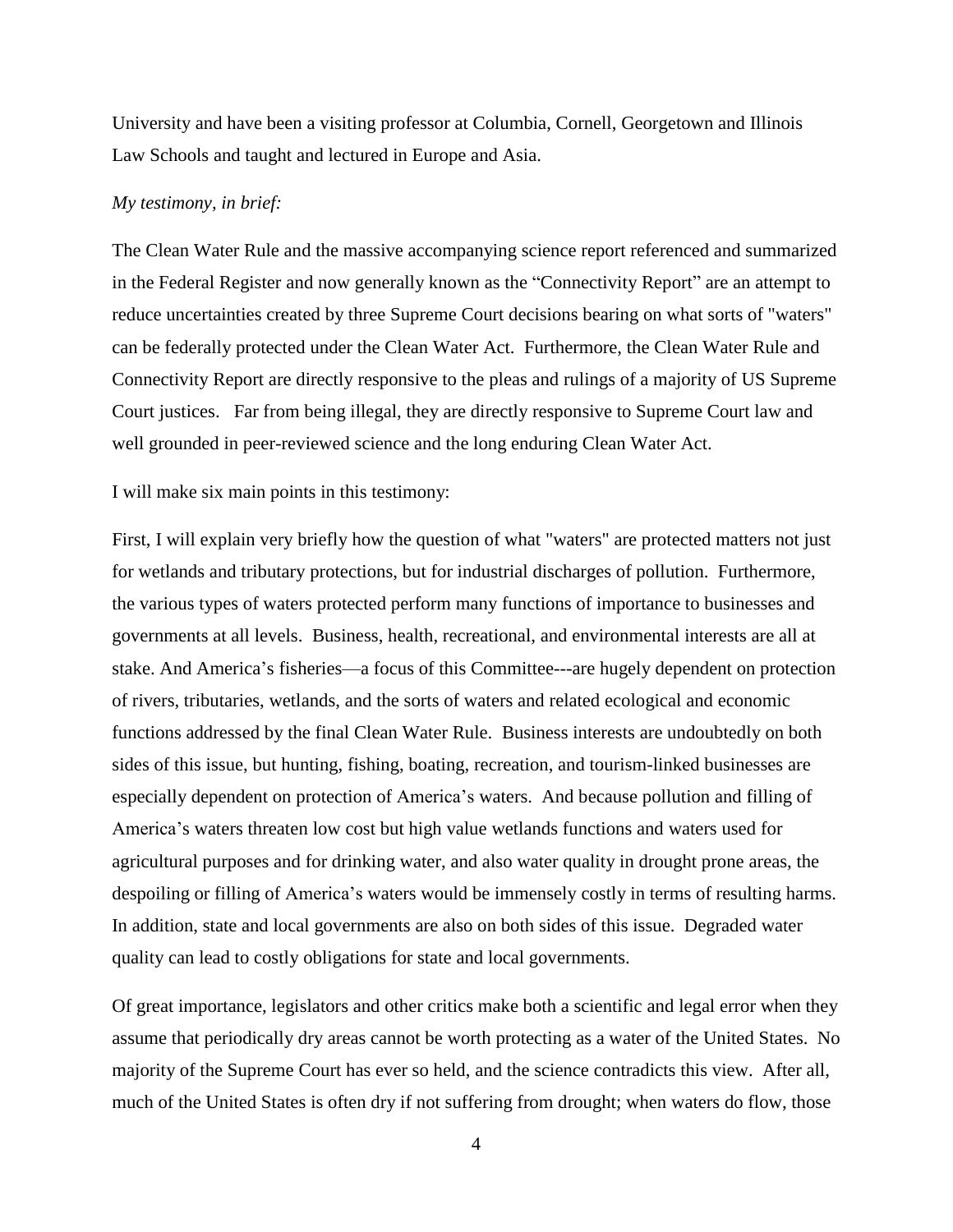channeling and connecting geographic features are of critical importance and require protection against pollutant discharges that will degrade precious and scarce water.

Second, I will show how the regulatory choices reflected in the Clean Water Rule are responsive to Supreme Court law and also the views of a majority of the Supreme Court that regulations on this issue are needed and appropriate. EPA and the Army Corps provided lengthy and wellgrounded legal explanations for the Clean Water Rule at every stage of the regulatory process.

Third, the Clean Water Rule and massive regulatory preamble in the Federal Register and accompanying documentation reveal that EPA and Army Corps engaged in extensive outreach and responded to criticisms of supposed limitless claims of federal power by retaining and solidifying exemptions.

Fourth, in attacks on the Clean Water Rule, critics seem consistently to fail to note and credit a major change that removes the most expansive and least water-linked historic grounds for federal claims of jurisdiction. The Clean Water Rule deleted longstanding federal power to regulate "other waters" based on showing that the harming activity or uses of the waters were linked to industry or commerce. This was, in effect, a commerce-linked sweep up provision. Instead, the Clean Water Rule, as now amended, links Clean Water Act jurisdiction to what the best peerreviewed science indicates deserves protection. This science-based effort should be applauded, even in a time of partisan acrimony.

Fifth, the Clean Water Rule is directly linked to and tailored in light of the Connectivity Report, a massive survey of peer-reviewed science regarding waters' functions. This approach answers criticism that the federal government is going too far and protecting areas of no value relevant to the Clean Water Act. If critics had found flaws in the science or proposed regulatory categories, they surely were required to participate in the notice and comment process and support their contrary views with hard science and firm data, not conclusory tales.

Sixth, past hearings and public comments about this rule at times reveal a fundamental confusion. For liability and permit obligations to arise under CWA in connection with farming and other typical land and water uses, a discharge of pollutants must be involved. Basically, neither ordinary farming activities nor basic uses of lands, wetlands, and other covered waters are prohibited. It is the act of discharging pollutants subject to Section 402 or Section 404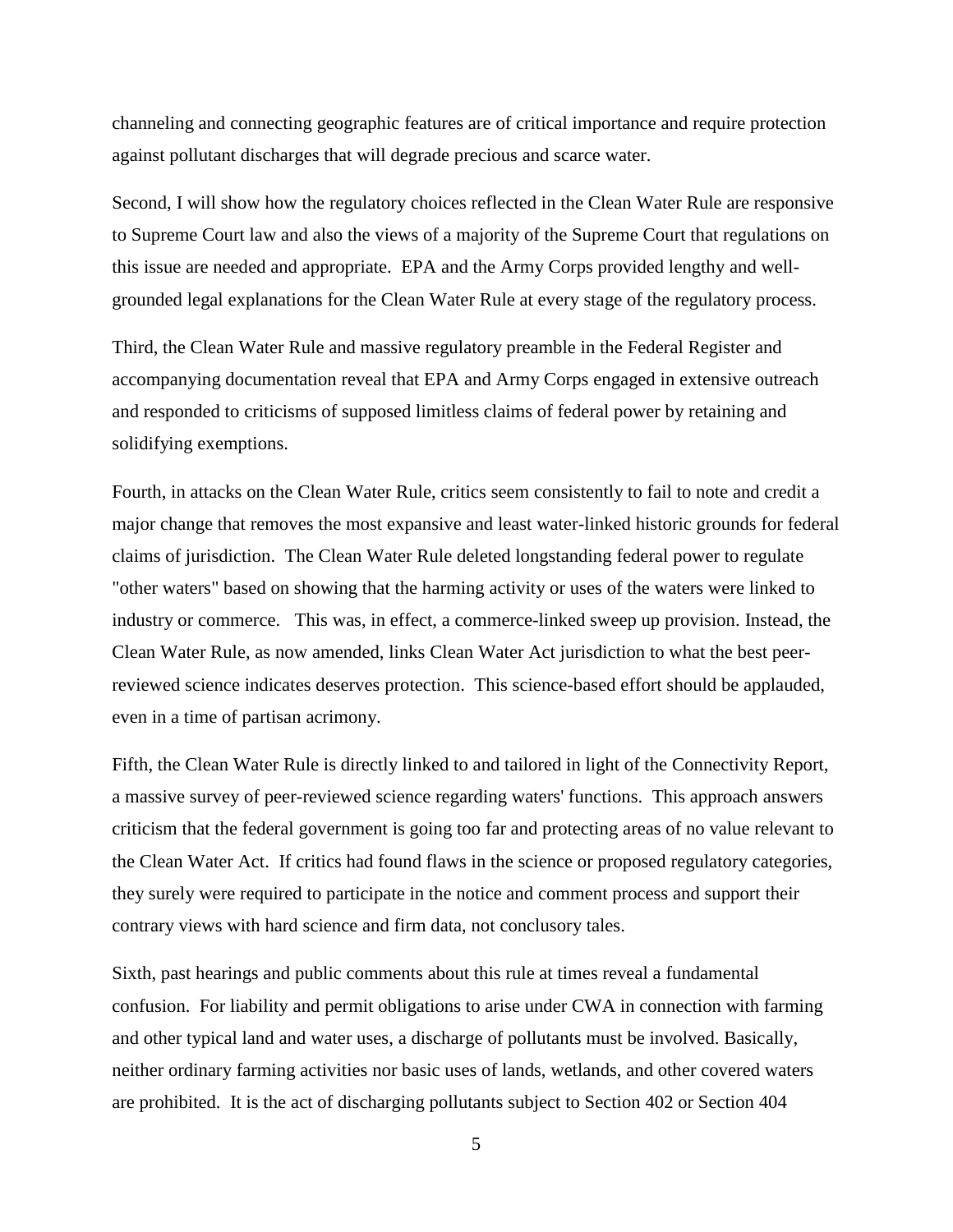permits that typically creates permitting obligations. (Oil spill prevention obligations are subject to their own separate measures that are not relevant here.) Hence, many activities are non-events under the CWA, and most actions that are covered are subject to permits that typically constrain but allow activities. To be subject to liability, there generally must be a discharge of pollutants into or filling of a protected water without a required permit or in violation of a permit.

# Point I : *The extent of federally protected waters matters to far more than just wetlands regulation and explains the longstanding protective federal bipartisan consensus*

The question of what "waters" are federally protected is not a matter that only concerns allegedly marginal waters that, as often presented by critics of the longstanding protective consensus, look more like land or involve the outermost reaches of wetlands protection. The question of what are protected "waters of the United States" concerns the very linchpin of federal Clean Water Act jurisdiction. It does indeed supply the hook for Section 404 "dredge and fill" coverage that, in accordance with the Clean Water Act, protects wetlands. It also provides the jurisdictional prerequisite for Section 402's requirement of permits for industrial pollution discharges under the National Pollution Discharge Elimination System (or NPDES). These provisions support efforts to protect water quality, protect drinking water, provide habitat, and buffer against storm surges and flooding. Furthermore, since the 1970s and still today on the Supreme Court, the longstanding consensus has been that the Clean Water Act protects far more than just waters used in the literal sense for shipping-linked navigation. That is simply not the law.

It is critical to remember that the Clean Water Act has been one of America's great success stories, helping to restore many of America's rivers from highly polluted conditions to water that often now is clean enough for fishing, recreation, and even drinking water. The Act also greatly reduced the pre-Clean Water Act tendency to see wetlands as worthless and appropriate for filling.

Many of the countries we compete with for talent and business vitality suffer from a hugely degraded environment. Our cleaner environment is a major comparative advantage in the increasingly globalized economy. After-the-fact efforts to clean polluted waters are costly, and harms to health, business, governmental, and recreation interests when a water is polluted can be vast. Especially in states and regions with a fisheries industry and large hunting and fishing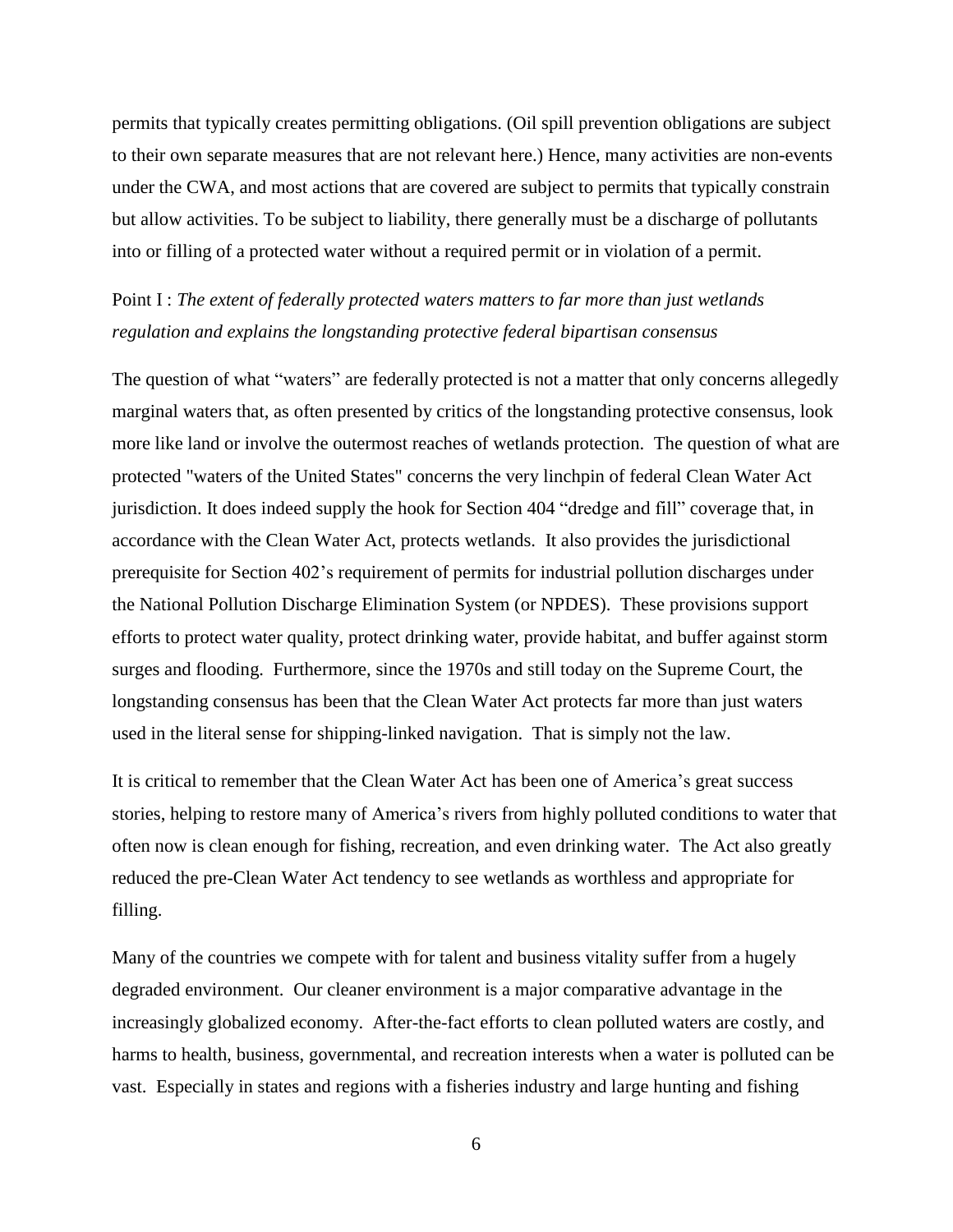constituencies and linked businesses, the rivers, tributaries, and wetlands that are at the heart of the protections of the Clean Water Rule provide vast value.

Despite the great progress in improving United States water quality, many parts of the country still suffer from degraded water quality, and threats to wetlands and tributaries still arise. Everyone shares a common interest in protecting water quality and wetlands' hugely valuable functioning. Nevertheless, individuals may see business advantage in being able to pollute with impunity or convert for private gain a tributary or wetland into land for development or other commercial use, even if others downstream are economic losers. Hence, despite a broad consensus that America's rivers, tributaries and wetlands should be protected, clashes over particular applications of the law are a near constant. All environmental protection laws, by their very nature, ask for a degree of restraint, forbearance, and attention to shared interests and resources. Congress, and under the Clean Water Act EPA and the Army Corps, play a critical role in protecting our critically important and shared water resources. That the Clean Water Act is one of America's great success stories, and a success with bipartisan roots, should not be forgotten.

# Point II: *The new "waters of the United States" regulation is an appropriate response to the Supreme Court's recent cases*

Protecting jurisdictional waters was an area of bipartisan consensus and regulatory consistency right through the recent Bush Administration. Until the 2001 Supreme Court *Solid Waste Agency of Northern Cook County v. U.S. Army Corps of Engineers,* 531 U.S. 159 (2001) *(SWANCC)* decision, the law and underlying regulations reflected a stable bipartisan consensus of almost thirty years that protection of America's waters was good policy. A unanimous Court deferred to agency line-drawing about what sorts of waters deserved protection in *United States v. Riverside Bayview Homes,* 474 U.S. 121 (1985). However, *SWANCC* and then *United States v. Rapanos,* 547 U.S.715 (2006) (*Rapanos)* unsettled that longstanding bipartisan consensus, breeding legal uncertainty that the new Army Corps and EPA regulations seek to address.

Greater regulatory clarity and explicit reference to the relevant best science together reduce regulatory uncertainty, both protecting waters that matter and reducing regulatory uncertainty and costs that benefit no one.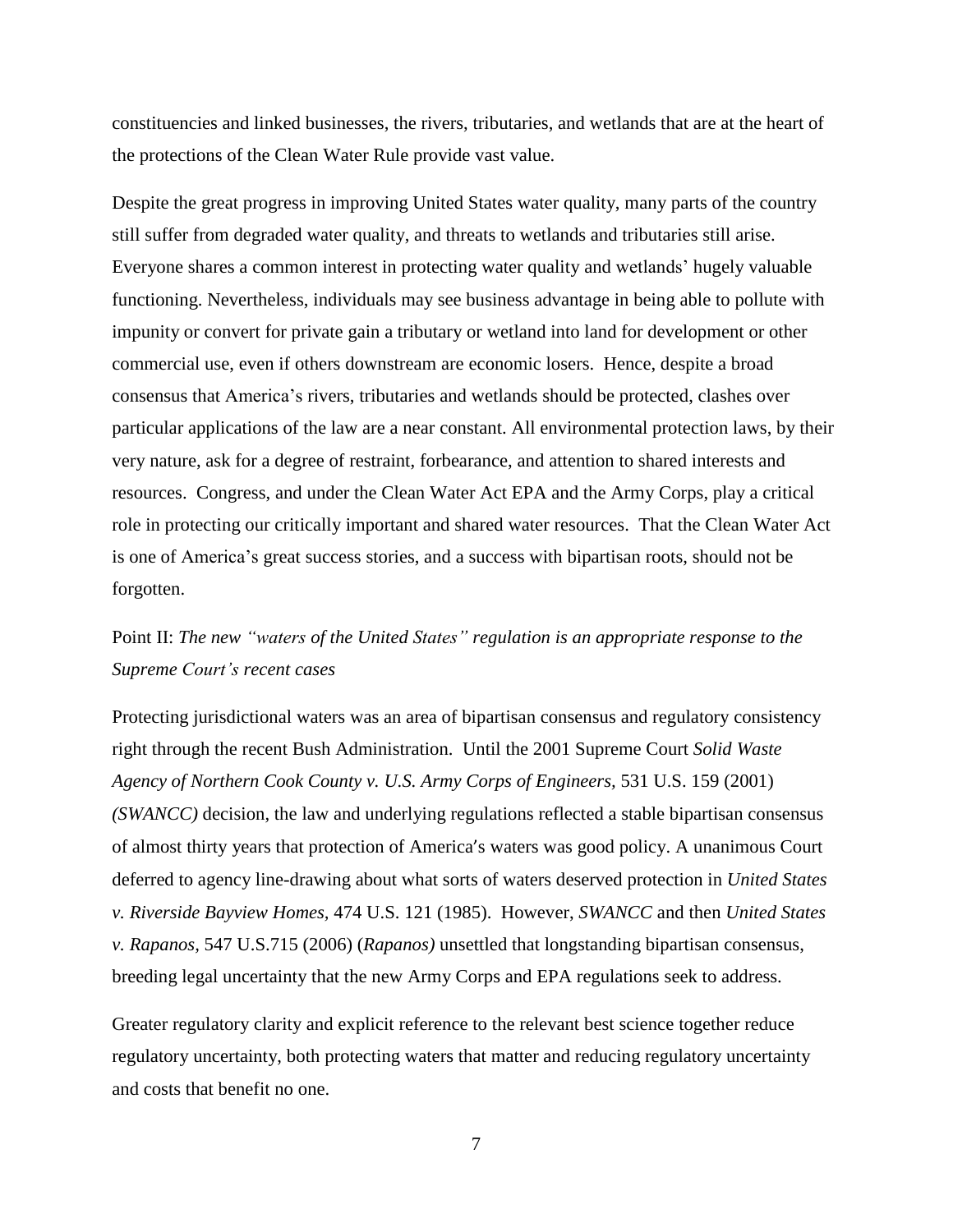That EPA and the Army Corps could or should issue new clarifying regulations on "waters" was explicitly embraced by a majority of Supreme Court justices in *Rapanos* and is consistent with forty years of CWA understandings. The act of rulemaking is in no way illegitimate. A six justice majority in *Rapanos* embraced the role of expert regulation to clarify the appropriate line between land and water. This included Chief Justice Roberts, who bemoaned the lack of responsive clarifying regulations post-*SWANCC,* and Justice Kennedy, who penned a swing vote opinion that is widely viewed as the most authoritative *Rapanos* opinion. Justice Kennedy fleshed out how a "significant nexus" needs to be shown to federally protect some waters whose linkages to navigable waters and functioning makes them of possibly marginal importance; "alone or in combination," the relationship with navigable waters must be more than "speculative or insubstantial." *Rapanos,* 547 U.S. at 780. Justice Kennedy explicitly recognized that many questions about what sorts of waters deserve protection could be addressed via categories set forth by regulation. The four dissenters, all of whom joined an opinion by Justice Stevens, would have affirmed the regulators' judgments attacked in *Rapanos;* they emphasized the importance of judicial deference to expert regulatory judgments about what waters should be protected. They also agreed that both the sorts of waters that would be protected under Justice Kennedy's opinion and under Justice Scalia's plurality opinion fall within the reach of the Clean Water Act.

Thus, six justices embraced an ongoing role for regulation to bring clarity to the law. In addition, an earlier unanimous Supreme Court in *Riverside Bayview Homes* embraced deference to regulatory judgments about where to draw the line between land and water. There undoubtedly remains legitimate room for regulations to bring greater clarity to this body of law.

The *SWANCC* decision did not constitutionally toss away the heart of the Clean Water Act. It merely addressed a regulatory interpretation that it viewed as outside the permissible bounds of the statute, stating that protection of isolated waters due to their use by migratory birds went beyond the bounds of statute's language. It explicitly did not state some new constitutional boundary, but read the statute to avoid having to engage such a question.

The Clean Water Rule responds directly and reasonably to these Supreme Court calls. It protects some waters by category, basing that judgment on a comprehensive review of peer-reviewed science about the linkages, value and functions of such categories of waters. Some other types of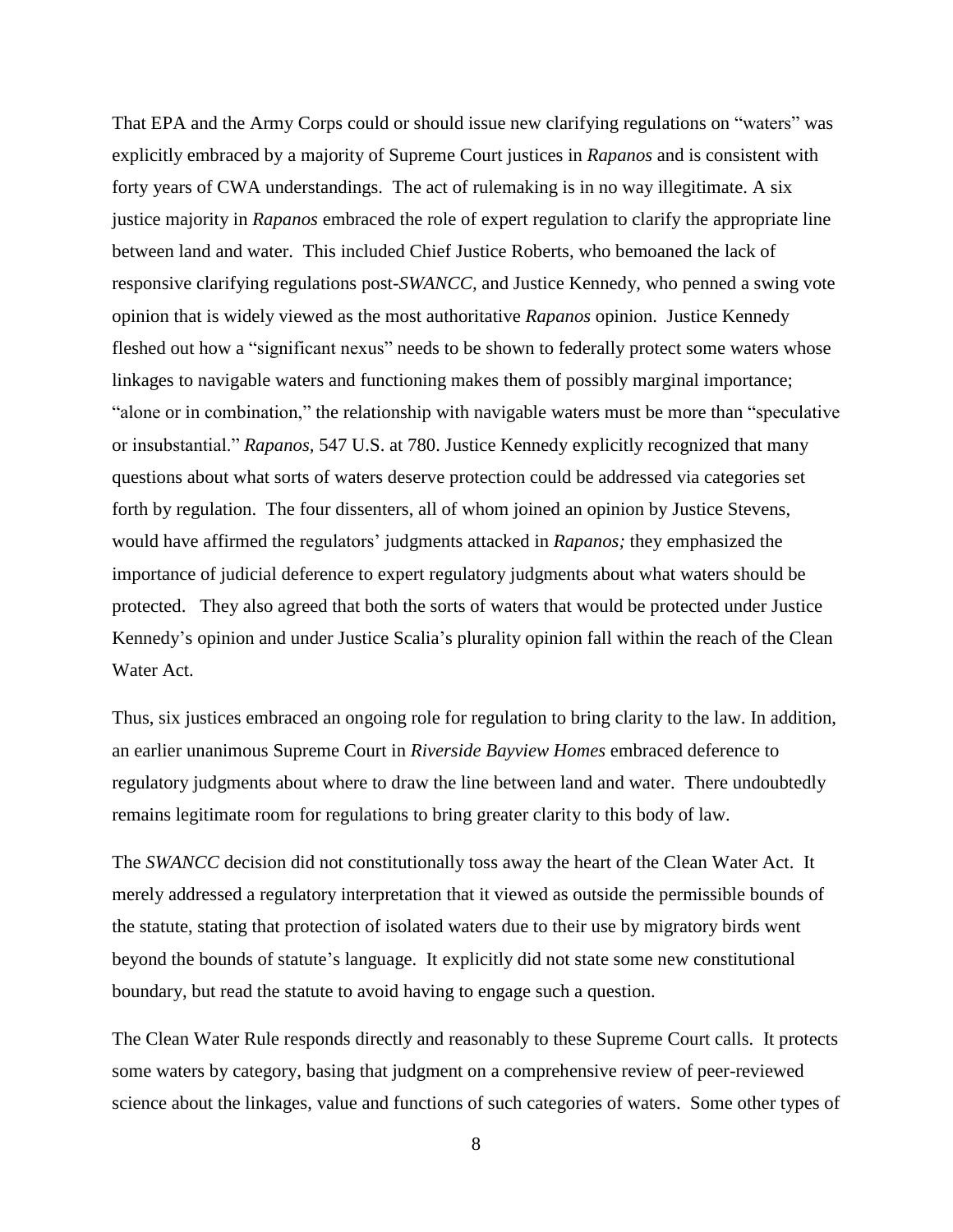waters are identified as possibly falling under federal jurisdiction, but the jurisdictional determination has to follow a water site-specific review to see if a "significant nexus" exists adequate to justify federal protection. The Rule and the Federal Register preamble discussion offer additional guidance about what "significant nexus" analysis should consider, building on Justice Kennedy's *Rapanos* language and providing additional guidance for what regulators and those seeking a jurisdictional determination should consider.

Hence, by protecting some waters by category and others on a case-by-case basis if satisfying "significant nexus" analysis, and by linking the rule's approach to the Connectivity Report, a comprehensive survey of peer-reviewed science, the Army Corps and EPA respected Supreme Court edicts and signals. Furthermore, the Clean Water Rule is consistent with the Clean Water Act's explicit textually stated goal of protecting the "chemical, physical, and biological integrity" of America's waters by reducing pollution discharges and requiring permits before discharging any pollutants into such waters, whether in the form of industrial pollution or fill.

When reviewing recent hearings and statement about the Waters Rule, I noted occasional claims that EPA and the Army Corps somehow failed to provide legal analysis to explain their understanding of the law and legal basis for the rule. I don't know the source of this erroneous view, but ever since the Supreme Court in the 1980s embraced what is known as judicial "hard look review" of high stakes regulations, agencies have been careful to provide in-depth legal explanations for their actions and also responses to salient criticisms. If anything, when proposing and then finalizing the Clean Water Rule, EPA and the Army Corps provided unusually lengthy and numerous legal analyses to justify their actions. When the agencies proposed the rule, the proposal published in the Federal Register contained a lengthy appendix entitled "Legal Analysis."<sup>1</sup> Similarly, when they finalized the rule, the agencies published an enormous response to comment document. In addition to responding to legal claims throughout that document, there is an entire chapter dedicated to Legal Analysis. <sup>2</sup> Moreover, the Technical Support Document published with the final rule has a large section entitled "Statute, Regulations

 $\overline{a}$ 

<sup>1</sup> See analysis starting at p. 22,252 of [https://www.gpo.gov/fdsys/pkg/FR-2014-04-21/pdf/2014-](https://www.gpo.gov/fdsys/pkg/FR-2014-04-21/pdf/2014-07142.pdf) [07142.pdf.](https://www.gpo.gov/fdsys/pkg/FR-2014-04-21/pdf/2014-07142.pdf)

<sup>2</sup> See [https://www.epa.gov/sites/production/files/2015-](https://www.epa.gov/sites/production/files/2015-06/documents/cwr_response_to_comments_10_legal.pdf) [06/documents/cwr\\_response\\_to\\_comments\\_10\\_legal.pdf.](https://www.epa.gov/sites/production/files/2015-06/documents/cwr_response_to_comments_10_legal.pdf)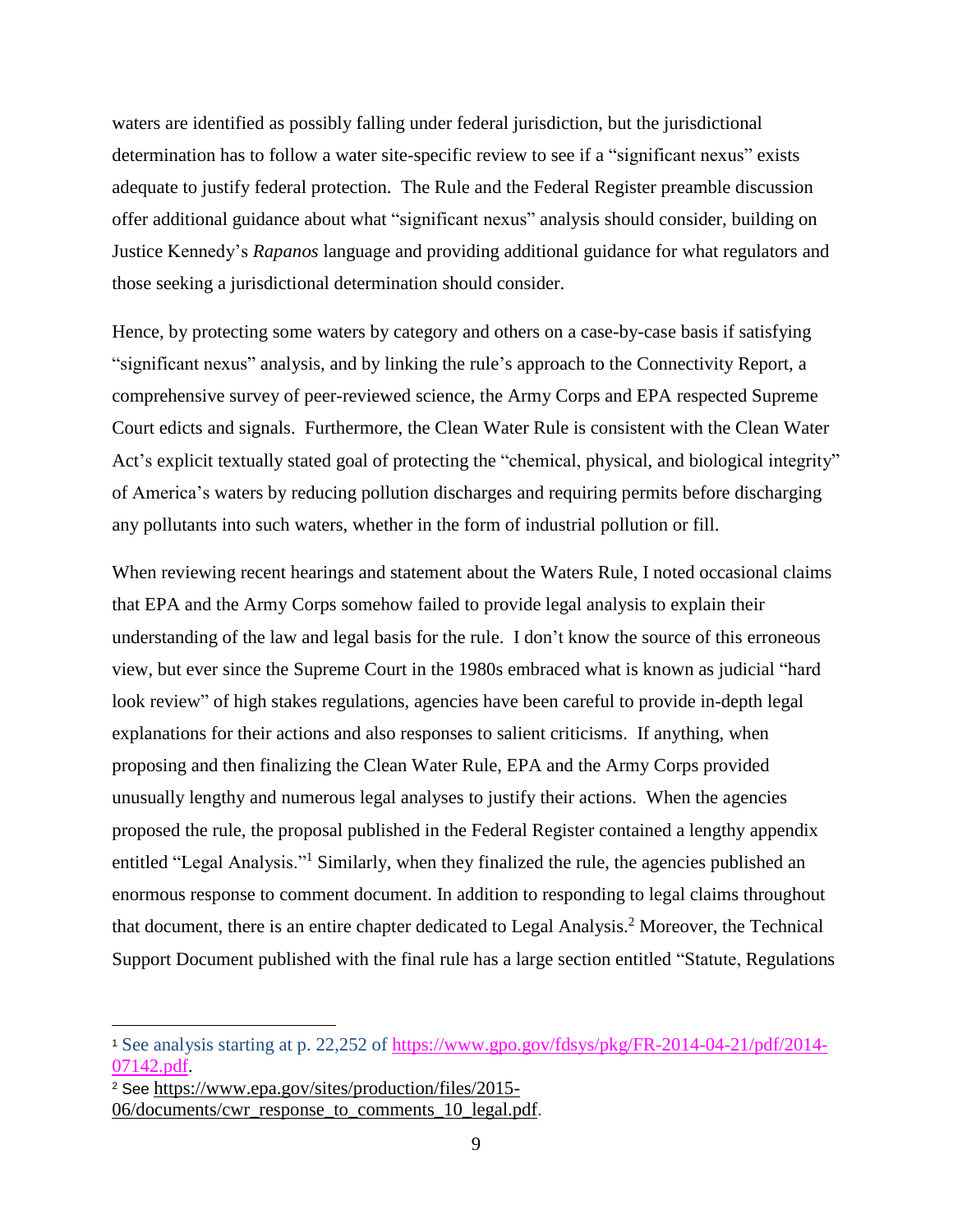and Caselaw: Legal Issues." This provides yet more lengthy and detailed legal analysis.<sup>3</sup> Whatever one's views about the Clean Water Rule, it did not emerge out of nowhere and the agencies certainly provided a massive body of explanatory legal material.

# Point III: *The Clean Water Rule makes newly explicit several categories of activities or waters not subject to federal jurisdiction*

A persistent refrain regarding the Clean Water Rule and in litigation over the Clean Water Act is that federal jurisdiction being claimed borders on the limitless. Based on this Senate hearing's title, I expect that the Committee will again state or hear similar concerns. I believe that claims that the Clean Water Rule expands on federal jurisdiction are incorrect. Based on my review of the Rule and preceding law, it protects fewer water than provided under the law as it stood during the Reagan Administration. The Rule partly restores to protection some waters that were in regulatory limbo since the *SWANCC* decision, mainly due to regulatory forbearance and avoidance of litigation over disputed jurisdictional determinations. This claim of limitless federal power is most evidently erroneous in light of the Rule's creation of categorically protected waters, others that must be assessed on a case-by-case basis, and explicit distancebased exclusions from federal jurisdiction.

However, the error of claims of limitless jurisdiction and overreach is also readily apparent when we examine new regulatory sections and definitions that, as now amended, make explicit that several types of otherwise potentially debatable waters are not "waters of the United States." These include (with additional more precise language not quoted in full here): wastewater structures of several types; prior converted cropland; several sorts of ditches that are upland or do not contribute flow to otherwise regulated waters; and several types of "features" such as artificially irrigated areas that would revert to upland without irrigation water, artificial lakes, ponds, pools and ornamental waters, puddles, construction-linked water-filled depressions, groundwater, and gullies, rills and non-wetland swales. Several of these exemptions appear to be in direct answer to criticisms in court briefs and congressional testimony that federal

 $\overline{a}$ 

<sup>3</sup> See [https://www.epa.gov/sites/production/files/2015-](https://www.epa.gov/sites/production/files/2015-05/documents/technical_support_document_for_the_clean_water_rule_1.pdf) [05/documents/technical\\_support\\_document\\_for\\_the\\_clean\\_water\\_rule\\_1.pdf.](https://www.epa.gov/sites/production/files/2015-05/documents/technical_support_document_for_the_clean_water_rule_1.pdf)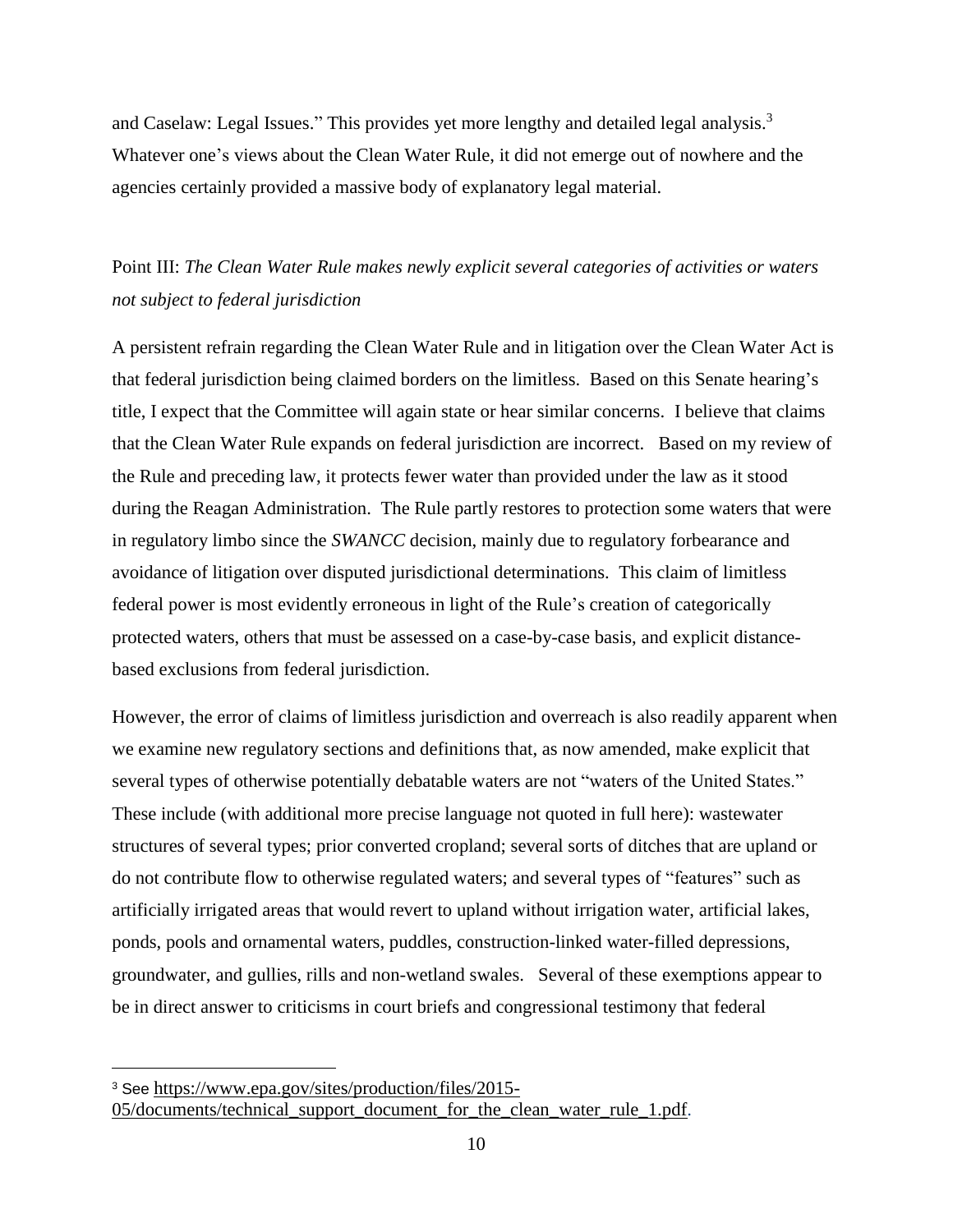jurisdiction has bordered on the limitless. Of huge importance, elimination of the commercebased sweep up grounds for jurisdiction shifts federal power from a potential focus just on the presence of commercial activity to a focus on peer-reviewed science about the functions of America's waters. I turn to that provision now.

*Point IV: The Army Corps and EPA in the Clean Water Rule deleted the longstanding "other waters" commerce-linked sweep-up provision, instead basing federal jurisdiction on science and thereby limiting federal power*

Critics of the Clean Water Rule have virtually ignored a vast legal change that I would have expected to garner applause from critics of broad federal jurisdiction. EPA and the Army Corps deleted the longstanding additional commerce-based sweep-up grounds for federal jurisdiction. This provision, the former Section  $328.3(a)(3)$  "other waters" paragraphs, provided federal jurisdiction to protect over a dozen sorts of waters upon a showing that their "use, degradation or destruction . . . could affect interstate or foreign commerce" or be used by "interstate or foreign travelers" for "recreational or other purposes," for fishing-linked commerce, or for "industrial purposes by industries in interstate commerce." This provision basically identified types of waters but made them protectable based just on their commerce-linked uses or values. This regulation was consistent with longstanding understandings of the 1972 Clean Water Act amendments and the congressionally intended reach of federal power. It was clearly crafted to mesh Clean Water Act jurisdiction with the reach of federal power under the Commerce Clause of the U.S. Constitution. However, both the *SWANCC* and *Rapanos* decisions raised questions about whether Clean Water Act jurisdiction could focus on a water's commercial or industrial uses or the impacts of a water's degradation without regard to the water's functions or links to navigable waters. In the Clean Water Rule, EPA and the Army Corps opted to avoid dispute, deleting this longstanding grounds for jurisdiction and relying instead on peer-reviewed science about how and why waters should be protected.

I will not here opine on whether this section's deletion was legally necessary or prudent. I will, however, note that the Corps and EPA answered critics and eliminated uncertainty by deleting this section in favor of linking jurisdictional "waters of the United States" determinations to what the science shows, as applied to the particular sites and activities at issue. Since most pollution and filling activity is undoubtedly commercial and industrial in nature, and little today is not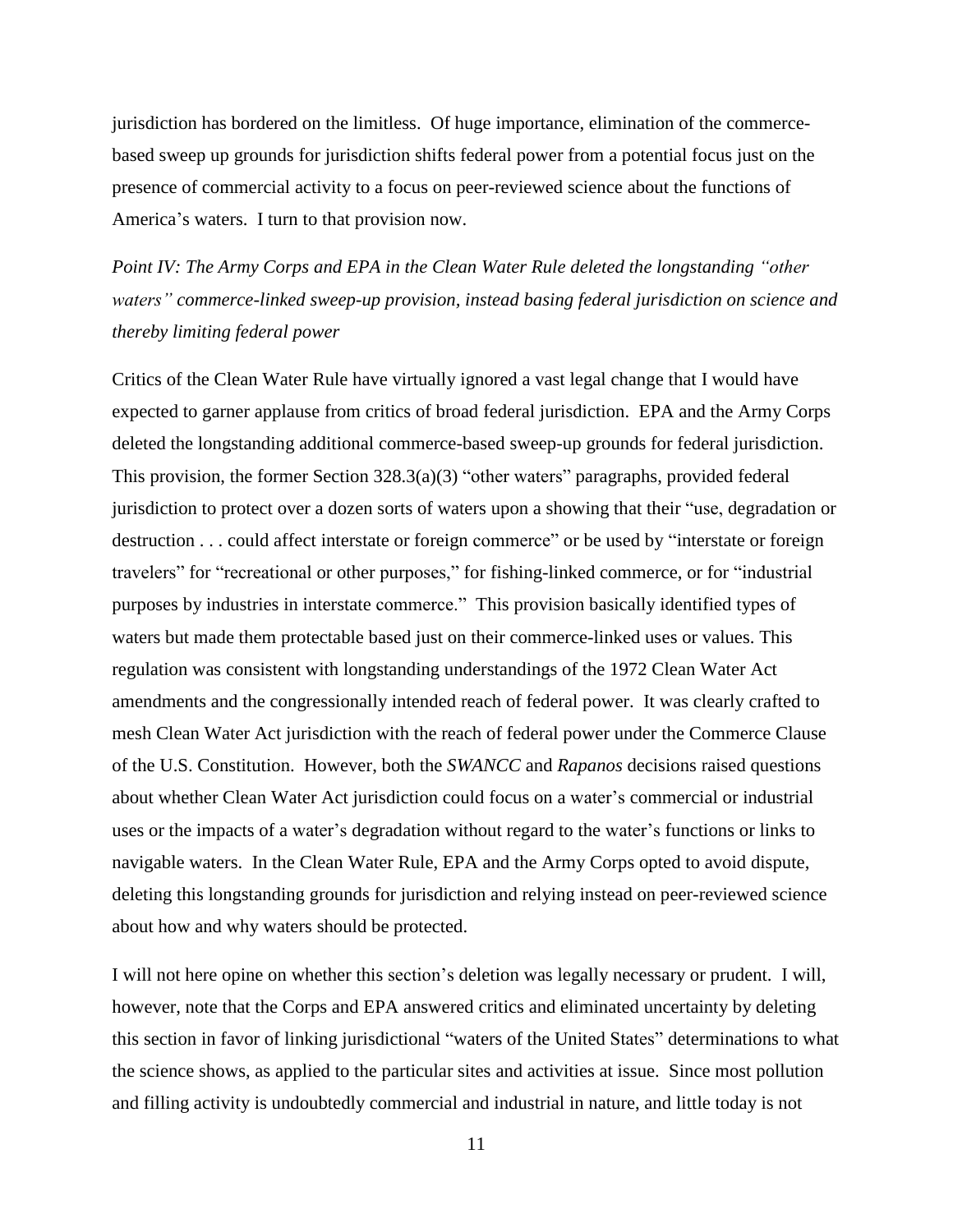linked to interstate commerce, this regulatory deletion is a significant concession and reduction in federal power. Again, the final Clean Water Rule instead links federal jurisdiction to peerreviewed science, cutting back on a provision in place for decades that provided the broadest possible grounds for jurisdiction.

*Point V. The Clean Water Rule links to a massive survey of peer-reviewed science about waters' connectivity, values and function and thereby responds to the most prevalent criticism of "waters" federal jurisdiction and puts all on notice*

Over the past decade, a common claim of critics of federal jurisdiction has been that waters—or sometimes lands—can and are claimed to be protected for no reason relevant to the Clean Water Act's purposes. And on this issue and in other battles over regulation, critics in Congress, in the courts, and in the academy have called for "sound science" and "peer-reviewed" science to underpin regulatory judgments. The Army Corps and EPA took this to heart, for the first time pulling together a massive survey of peer-reviewed publications about the connectivity, values, and functions of various types of waters. This report was released in draft form, reviewed by the Science Advisory Board, and made public for review and comment. On January 15, 2015, EPA announced in the Federal Register release of a final version of this report. In addition, the Corps and EPA in the Clean Water Rule Federal Register preamble explain how they interpret this report and the science in deciding what types of waters are categorically protected, subject to case-by-case "significant nexus" analysis, or not protected.

This sort of notice and comment process and public vetting of the accompanying science report, with the overt linkages to the "waters of the United States" rule, provided an exemplary sciencebased, open, transparent, and judicially challengeable process. I'm unaware of any powerful criticisms against the Connectivity Report; considering its massive survey of all peer-reviewed science, criticism would certainly be difficult.

Point VI: *Because an unpermitted discharge of a pollutant is a central prerequisite for Clean Water Act liability, not ordinary uses of lands and waters, surprise liability should be rare*

Both in past legislative hearings and in many statements about this rule, critics have asserted that virtually everything farmers and others do in lands near waters and around or in supposed waters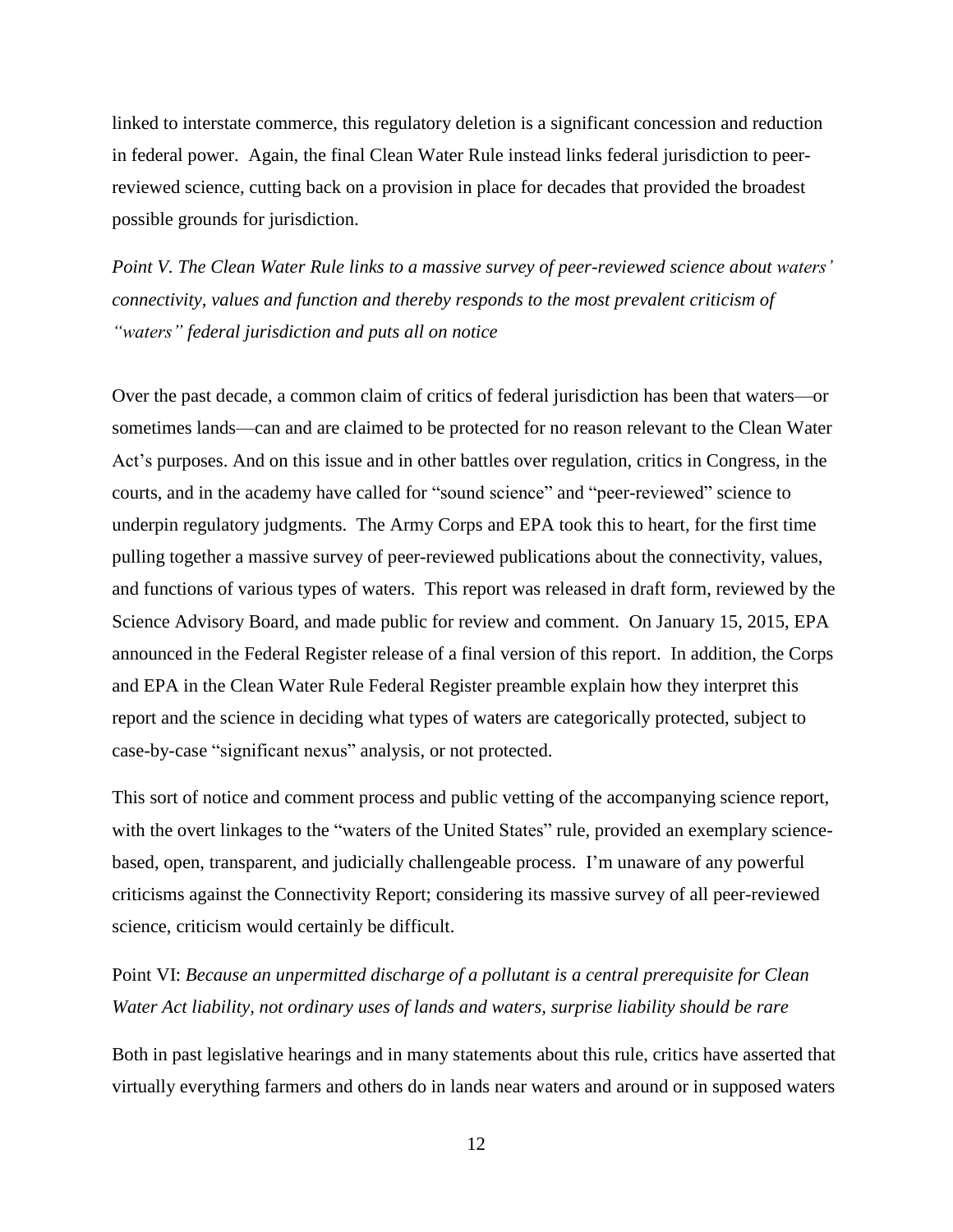will now create indeterminate liability or trigger legal prohibitions. These claims seem to be rooted in a misunderstanding of the CWA. Apart from some provisions applicable to oil spill planning that require preventive planning, permitting obligations and linked liabilities under the CWA only arise when a person will be discharging pollutants from a point source into a jurisdictional water. Section 402 industrial discharges and Section 404 "dredge and fill" permits are most relevant here.

Most ordinary agricultural activities and other uses of lands and waters simply do not constitute covered discharges. First, as mentioned above, there are explicit statutory as well as regulatory carveouts, especially for categories of agricultural activity. In addition, assorted "nationwide" or "general" permits create presumptive permission for many categories of activities often undertaken around waters. And not everything is a point source; many sorts of pollutant flows, especially connected to agriculture or flowing across lands or roads, are nonpoint sources and not reached by the CWA. It is when someone decides to dump pollutants or destroy a water, yet without a permit, that legal liability arises. (Again, oil spill prevention is subject to different additional obligations.) But often such discharges will be subject to permitting and hence escape liability.

Thus, it is important to keep in mind that it is the *unpermitted discharge of pollutants from a point source into a jurisdictional water* that gives rise to concerns. Furthermore, it is extraordinarily rare that unintentional or even clearly illegal intended conduct gives rise to liability; citizens seeking to enforce the law have to give notice so there is an opportunity for cure, and government enforcers also typically try to head off trouble by telling potential law violators of their concerns. When a question arises about whether a water is jurisdictional, the Army Corps has long had a non-mandatory process for providing regulatory guidance, further reducing risks of surprise regulatory liability. Basically, liability does not come out of the blue, but requires several stages of intentional conduct and often something approaching willful disregard of the law.